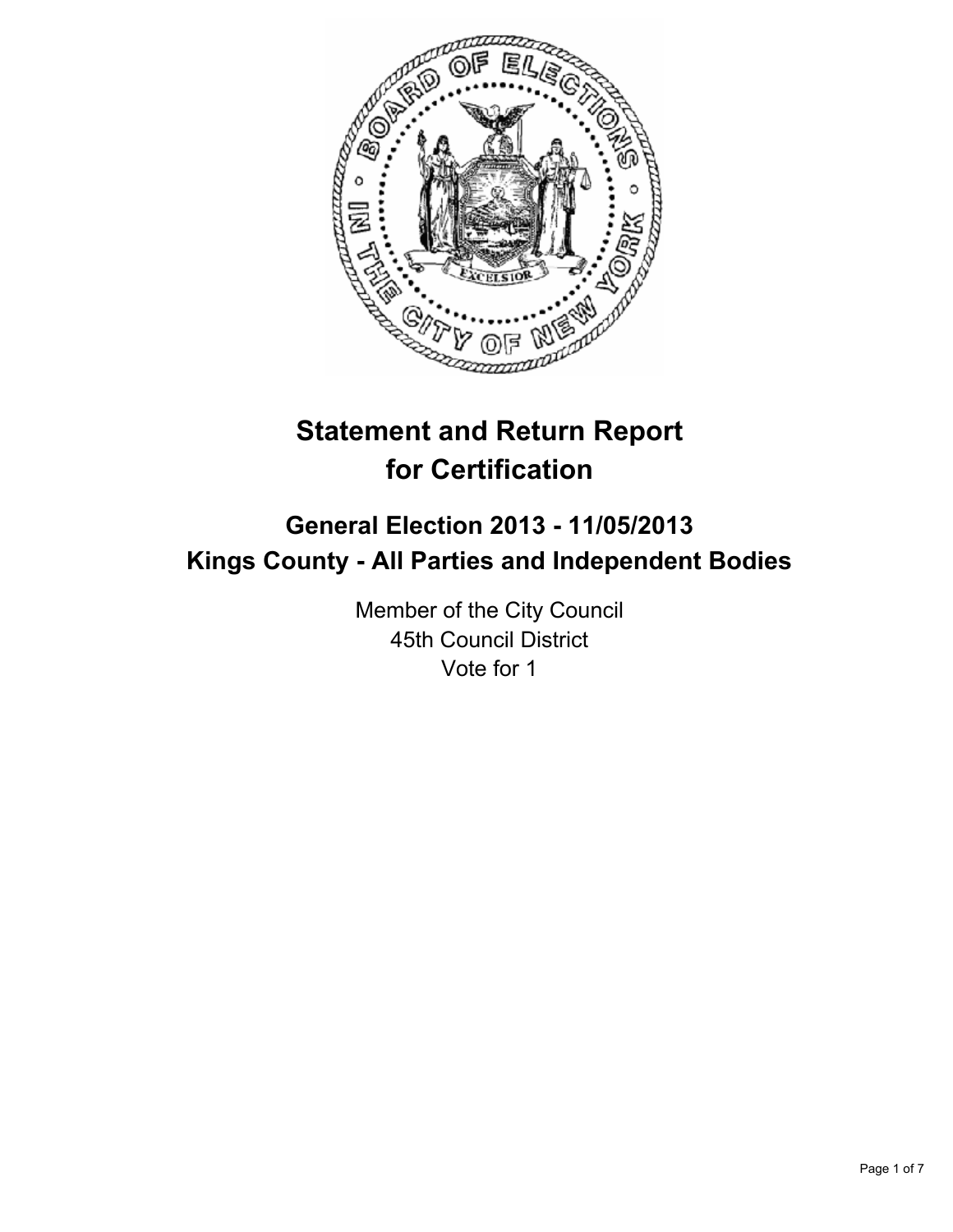

| <b>PUBLIC COUNTER</b>                                    | 6,222        |
|----------------------------------------------------------|--------------|
| <b>EMERGENCY</b>                                         | 0            |
| ABSENTEE/MILITARY                                        | 114          |
| <b>FFDFRAI</b>                                           | 0            |
| <b>SPECIAL PRESIDENTIAL</b>                              | $\Omega$     |
| <b>AFFIDAVIT</b>                                         | 57           |
| <b>Total Ballots</b>                                     | 6,393        |
| Less - Inapplicable Federal/Special Presidential Ballots | 0            |
| <b>Total Applicable Ballots</b>                          | 6,393        |
| JUMAANE D. WILLIAMS (DEMOCRATIC)                         | 5,061        |
| JUMAANE D. WILLIAMS (WORKING FAMILIES)                   | 242          |
| ERLENE J. KING (RENT IS 2 DAMN HIGH)                     | 210          |
| ALAN FINTZ (WRITE-IN)                                    | 1            |
| CHAIM DEUTSCH (WRITE-IN)                                 | 1            |
| CHAIN DEUTSCH (WRITE-IN)                                 | 1            |
| DAVID STOROBIN (WRITE-IN)                                | 1            |
| <b>GREGORY DAVIDZON (WRITE-IN)</b>                       | 14           |
| JENNIFER THOMAS (WRITE-IN)                               | 6            |
| RAPHAEL YAVREH (WRITE-IN)                                | 1            |
| SARAH NEWMAN (WRITE-IN)                                  | $\mathbf{1}$ |
| UNATTRIBUTABLE WRITE-IN (WRITE-IN)                       | 3            |
| VICTOR SHINE (WRITE-IN)                                  | 1            |
| ZIPORA MAYERFIELD (WRITE-IN)                             | $\mathbf{1}$ |
| <b>Total Votes</b>                                       | 5,544        |
| Unrecorded                                               | 849          |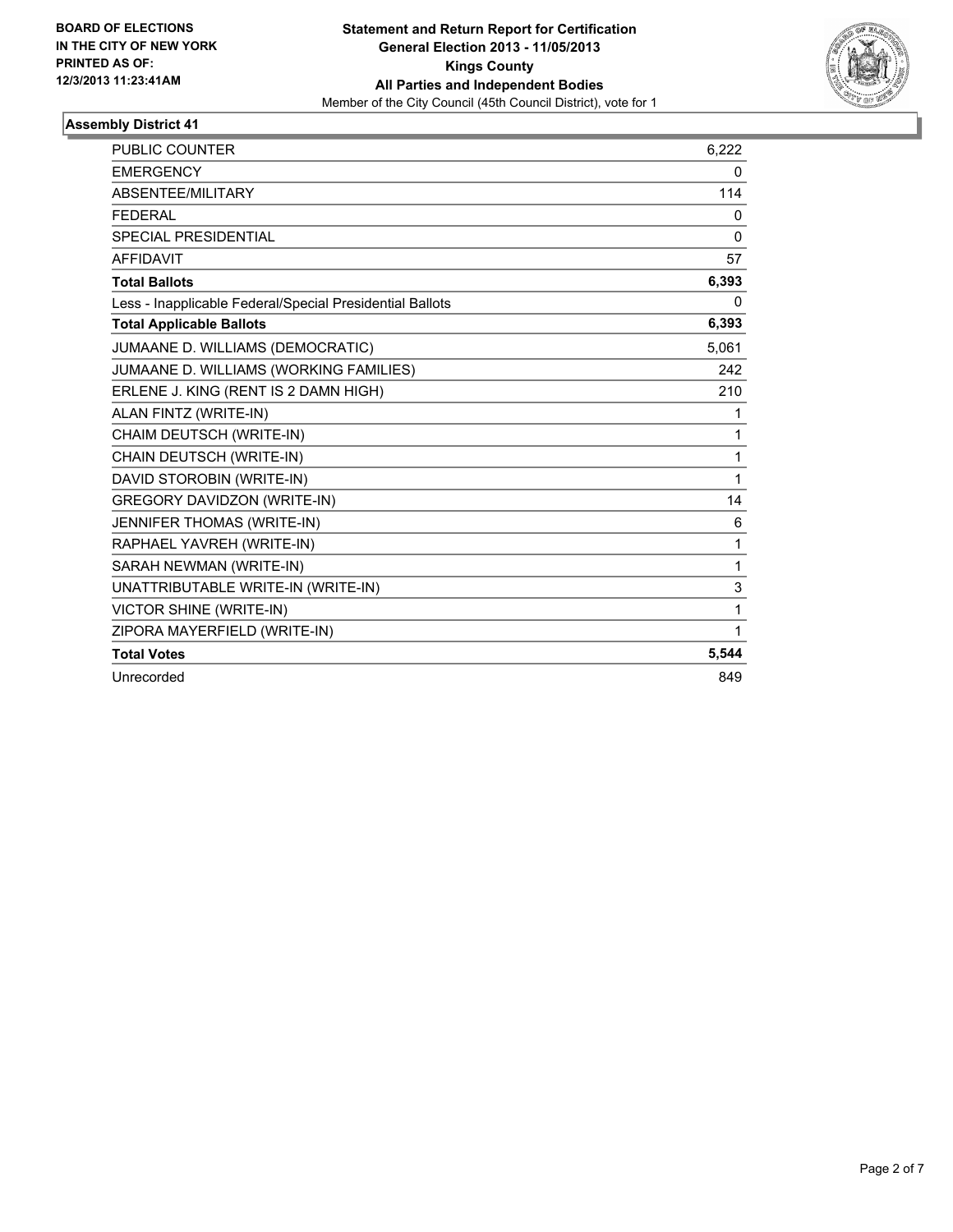

| <b>PUBLIC COUNTER</b>                                    | 8,308        |
|----------------------------------------------------------|--------------|
| <b>EMERGENCY</b>                                         | 1            |
| ABSENTEE/MILITARY                                        | 114          |
| <b>FEDERAL</b>                                           | 0            |
| SPECIAL PRESIDENTIAL                                     | 0            |
| <b>AFFIDAVIT</b>                                         | 151          |
| <b>Total Ballots</b>                                     | 8,574        |
| Less - Inapplicable Federal/Special Presidential Ballots | 0            |
| <b>Total Applicable Ballots</b>                          | 8,574        |
| JUMAANE D. WILLIAMS (DEMOCRATIC)                         | 6,599        |
| JUMAANE D. WILLIAMS (WORKING FAMILIES)                   | 370          |
| ERLENE J. KING (RENT IS 2 DAMN HIGH)                     | 264          |
| CHAIM DEUTSCH (WRITE-IN)                                 | 7            |
| DAVID GREENFIELD (WRITE-IN)                              | 1            |
| DON IMUS (WRITE-IN)                                      | 1            |
| ELI MOSKOWITZ (WRITE-IN)                                 | 1            |
| IRVING REISMAN (WRITE-IN)                                | $\mathbf{1}$ |
| JOE LHOTA (WRITE-IN)                                     | 1            |
| MARGORIE FAISON (WRITE-IN)                               | 1            |
| MOLSHE GRUNIELB (WRITE-IN)                               | 1            |
| MOSHIE HERTZBERG (WRITE-IN)                              | 1            |
| RAH BUOGIN (WRITE-IN)                                    | $\mathbf{1}$ |
| SOLOMAN WOLOFSKY (WRITE-IN)                              | 1            |
| TOM COUGLIN (WRITE-IN)                                   | 1            |
| UNATTRIBUTABLE WRITE-IN (WRITE-IN)                       | 9            |
| <b>VKKI MAYER (WRITE-IN)</b>                             | $\mathbf{1}$ |
| <b>Total Votes</b>                                       | 7,261        |
| Unrecorded                                               | 1,313        |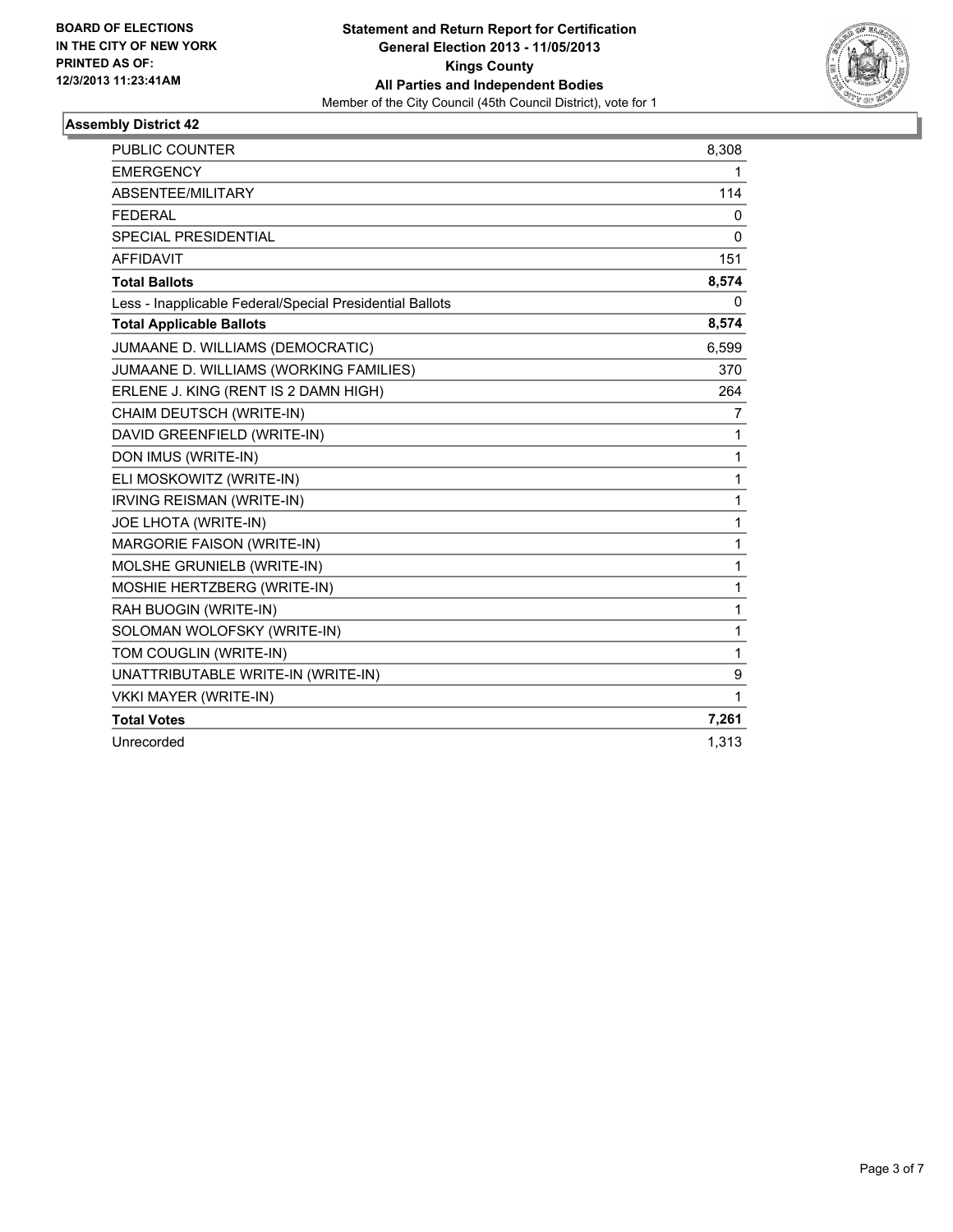

| <b>PUBLIC COUNTER</b>                                    | 1,017        |
|----------------------------------------------------------|--------------|
| <b>EMERGENCY</b>                                         | 0            |
| <b>ABSENTEE/MILITARY</b>                                 | 11           |
| <b>FFDFRAI</b>                                           | 0            |
| <b>SPECIAL PRESIDENTIAL</b>                              | $\mathbf{0}$ |
| <b>AFFIDAVIT</b>                                         | 9            |
| <b>Total Ballots</b>                                     | 1,037        |
| Less - Inapplicable Federal/Special Presidential Ballots | $\Omega$     |
| <b>Total Applicable Ballots</b>                          | 1,037        |
| JUMAANE D. WILLIAMS (DEMOCRATIC)                         | 559          |
| JUMAANE D. WILLIAMS (WORKING FAMILIES)                   | 99           |
| ERLENE J. KING (RENT IS 2 DAMN HIGH)                     | 60           |
| DAVID STOROBIN (WRITE-IN)                                | 9            |
| <b>GREGORY DAVIDZON (WRITE-IN)</b>                       | 20           |
| <b>ISSAC SHABOT (WRITE-IN)</b>                           | 1            |
| REBECCZ BENJAMIN (WRITE-IN)                              | 1            |
| RON RUSSO (WRITE-IN)                                     | 1            |
| UNATTRIBUTABLE WRITE-IN (WRITE-IN)                       | 6            |
| <b>Total Votes</b>                                       | 756          |
| Unrecorded                                               | 281          |

| <b>PUBLIC COUNTER</b>                                    | 596 |
|----------------------------------------------------------|-----|
| <b>EMERGENCY</b>                                         | 0   |
| ABSENTEE/MILITARY                                        | 12  |
| <b>FEDERAL</b>                                           | 0   |
| <b>SPECIAL PRESIDENTIAL</b>                              | 0   |
| <b>AFFIDAVIT</b>                                         | 0   |
| <b>Total Ballots</b>                                     | 608 |
| Less - Inapplicable Federal/Special Presidential Ballots | 0   |
| <b>Total Applicable Ballots</b>                          | 608 |
| JUMAANE D. WILLIAMS (DEMOCRATIC)                         | 298 |
| JUMAANE D. WILLIAMS (WORKING FAMILIES)                   | 42  |
| ERLENE J. KING (RENT IS 2 DAMN HIGH)                     | 31  |
| DAVID STOROBIN (WRITE-IN)                                | 2   |
| <b>GREGORY DAVIDZON (WRITE-IN)</b>                       | 8   |
| <b>KENNY RICE (WRITE-IN)</b>                             | 1   |
| UNATTRIBUTABLE WRITE-IN (WRITE-IN)                       | 4   |
| <b>Total Votes</b>                                       | 386 |
| Unrecorded                                               | 222 |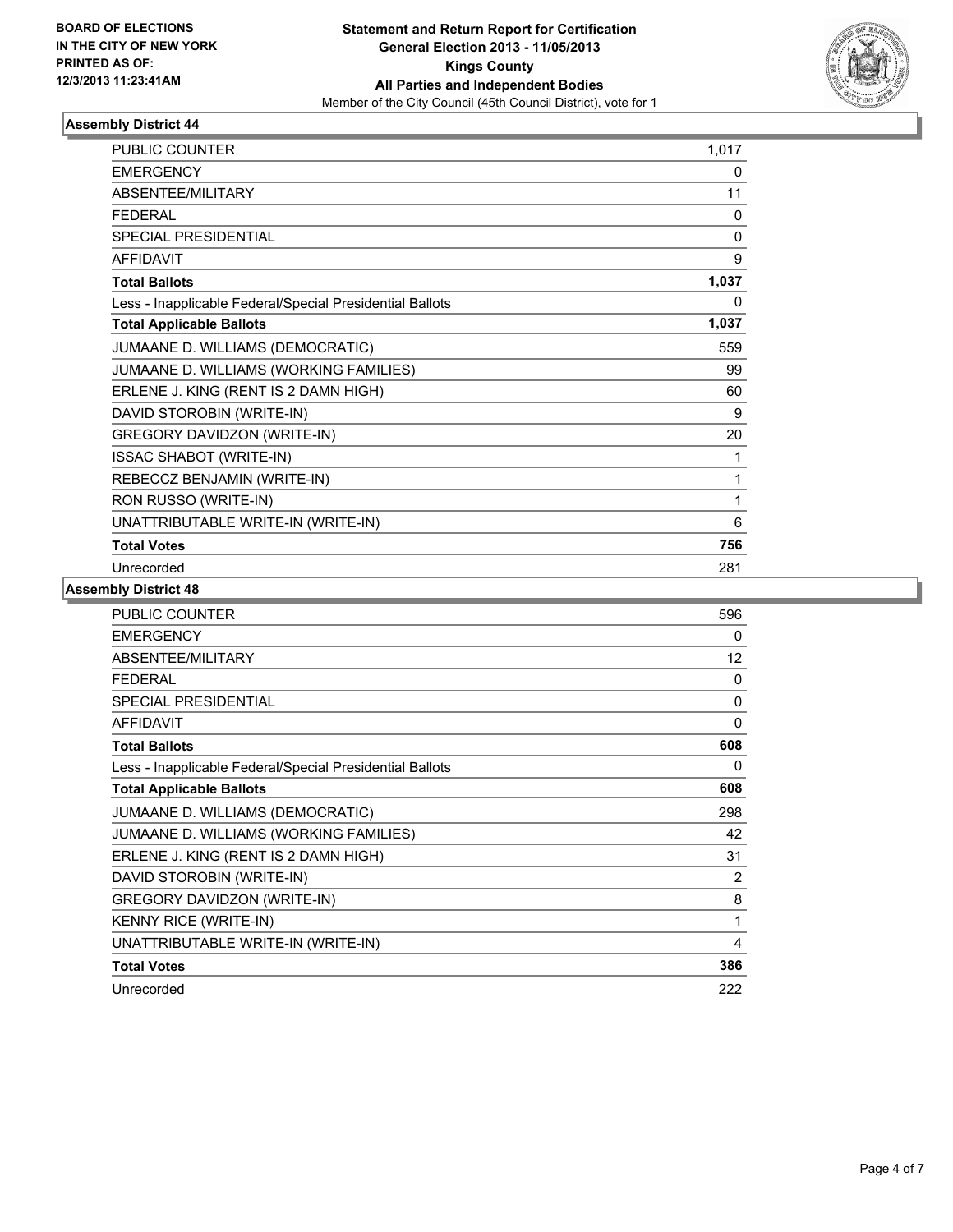

| <b>PUBLIC COUNTER</b>                                    | 7,834          |
|----------------------------------------------------------|----------------|
| <b>EMERGENCY</b>                                         | 1              |
| <b>ABSENTEE/MILITARY</b>                                 | 89             |
| <b>FEDERAL</b>                                           | 0              |
| <b>SPECIAL PRESIDENTIAL</b>                              | $\Omega$       |
| <b>AFFIDAVIT</b>                                         | 83             |
| <b>Total Ballots</b>                                     | 8,007          |
| Less - Inapplicable Federal/Special Presidential Ballots | 0              |
| <b>Total Applicable Ballots</b>                          | 8,007          |
| JUMAANE D. WILLIAMS (DEMOCRATIC)                         | 7,234          |
| JUMAANE D. WILLIAMS (WORKING FAMILIES)                   | 154            |
| ERLENE J. KING (RENT IS 2 DAMN HIGH)                     | 118            |
| <b>JENNIFER THOMAS (WRITE-IN)</b>                        | 9              |
| UNATTRIBUTABLE WRITE-IN (WRITE-IN)                       | $\overline{2}$ |
| <b>Total Votes</b>                                       | 7,517          |
| Unrecorded                                               | 490            |

| <b>PUBLIC COUNTER</b>                                    | 774 |
|----------------------------------------------------------|-----|
| <b>EMERGENCY</b>                                         | 0   |
| ABSENTEE/MILITARY                                        | 11  |
| <b>FEDERAL</b>                                           | 0   |
| SPECIAL PRESIDENTIAL                                     | 0   |
| <b>AFFIDAVIT</b>                                         | 13  |
| <b>Total Ballots</b>                                     | 798 |
| Less - Inapplicable Federal/Special Presidential Ballots | 0   |
| <b>Total Applicable Ballots</b>                          | 798 |
| JUMAANE D. WILLIAMS (DEMOCRATIC)                         | 676 |
| JUMAANE D. WILLIAMS (WORKING FAMILIES)                   | 20  |
| ERLENE J. KING (RENT IS 2 DAMN HIGH)                     | 19  |
| <b>Total Votes</b>                                       | 715 |
| Unrecorded                                               | 83  |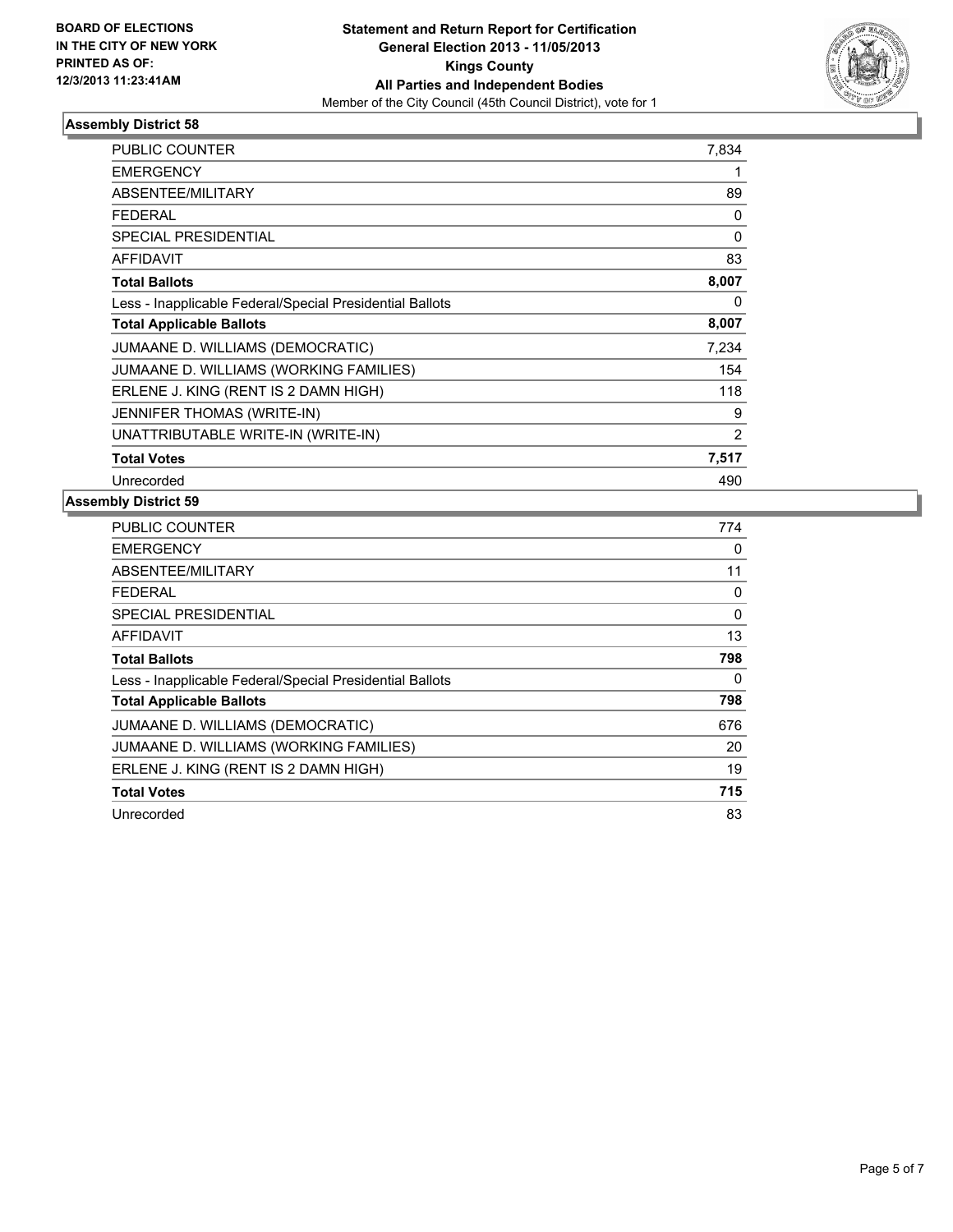

#### **Total for Member of the City Council (45th Council District) - Kings County**

| <b>PUBLIC COUNTER</b>                                    | 24,751       |
|----------------------------------------------------------|--------------|
| <b>EMERGENCY</b>                                         | 2            |
| ABSENTEE/MILITARY                                        | 351          |
| FEDERAL                                                  | 0            |
| SPECIAL PRESIDENTIAL                                     | 0            |
| AFFIDAVIT                                                | 313          |
| <b>Total Ballots</b>                                     | 25,417       |
| Less - Inapplicable Federal/Special Presidential Ballots | 0            |
| <b>Total Applicable Ballots</b>                          | 25,417       |
| JUMAANE D. WILLIAMS (DEMOCRATIC)                         | 20,427       |
| JUMAANE D. WILLIAMS (WORKING FAMILIES)                   | 927          |
| ERLENE J. KING (RENT IS 2 DAMN HIGH)                     | 702          |
| ALAN FINTZ (WRITE-IN)                                    | 1            |
| CHAIM DEUTSCH (WRITE-IN)                                 | 8            |
| CHAIN DEUTSCH (WRITE-IN)                                 | 1            |
| DAVID GREENFIELD (WRITE-IN)                              | 1            |
| DAVID STOROBIN (WRITE-IN)                                | 12           |
| DON IMUS (WRITE-IN)                                      | 1            |
| ELI MOSKOWITZ (WRITE-IN)                                 | 1            |
| <b>GREGORY DAVIDZON (WRITE-IN)</b>                       | 42           |
| <b>IRVING REISMAN (WRITE-IN)</b>                         | 1            |
| <b>ISSAC SHABOT (WRITE-IN)</b>                           | 1            |
| JENNIFER THOMAS (WRITE-IN)                               | 15           |
| JOE LHOTA (WRITE-IN)                                     | 1            |
| KENNY RICE (WRITE-IN)                                    | 1            |
| MARGORIE FAISON (WRITE-IN)                               | 1            |
| MOLSHE GRUNIELB (WRITE-IN)                               | 1            |
| MOSHIE HERTZBERG (WRITE-IN)                              | 1            |
| RAH BUOGIN (WRITE-IN)                                    | 1            |
| RAPHAEL YAVREH (WRITE-IN)                                | $\mathbf{1}$ |
| REBECCZ BENJAMIN (WRITE-IN)                              | 1            |
| RON RUSSO (WRITE-IN)                                     | 1            |
| SARAH NEWMAN (WRITE-IN)                                  | 1            |
| SOLOMAN WOLOFSKY (WRITE-IN)                              | 1            |
| TOM COUGLIN (WRITE-IN)                                   | 1            |
| UNATTRIBUTABLE WRITE-IN (WRITE-IN)                       | 24           |
| VICTOR SHINE (WRITE-IN)                                  | 1            |
| VKKI MAYER (WRITE-IN)                                    | 1            |
| ZIPORA MAYERFIELD (WRITE-IN)                             | 1            |
| <b>Total Votes</b>                                       | 22,179       |
| Unrecorded                                               | 3,238        |